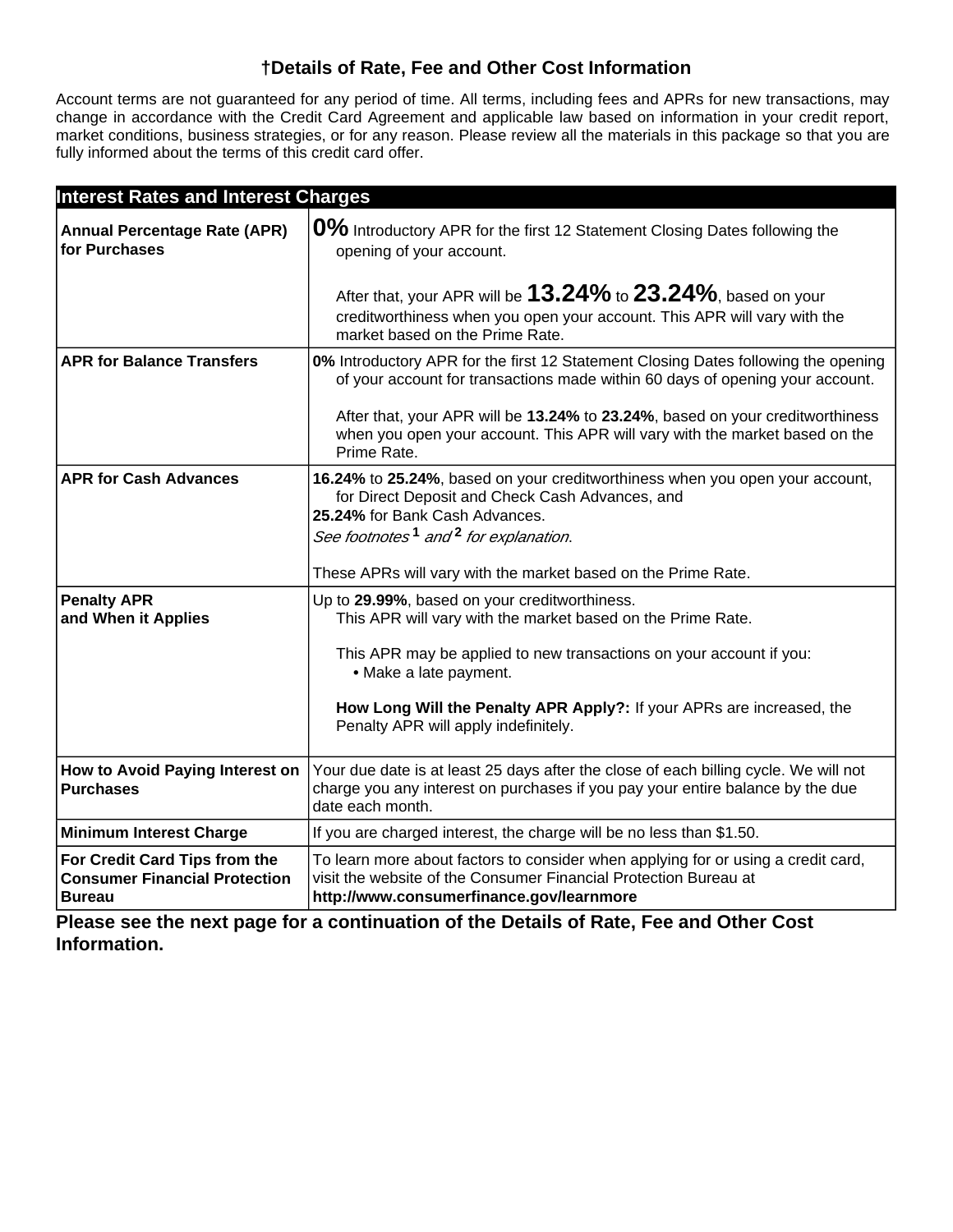| <b>Fees</b>                 |                                                                                                                                                                                                                                  |
|-----------------------------|----------------------------------------------------------------------------------------------------------------------------------------------------------------------------------------------------------------------------------|
| <b>Annual Fee</b>           | <b>None</b>                                                                                                                                                                                                                      |
| <b>Transaction Fees</b>     |                                                                                                                                                                                                                                  |
| • Purchases                 | Purchases of wire transfers from a non-financial institution:<br>Either \$10 or 5% of the amount of each transaction, whichever is greater.                                                                                      |
| • Balance Transfers         | Either \$10 or 3% of the amount of each transaction, whichever is greater.                                                                                                                                                       |
| • Cash Advances             | Direct Deposit and Check Cash Advances:<br>Either \$10 or 3% of the amount of each transaction, whichever is greater.<br>ATM, Over-the-Counter, Same-Day Online and Cash Equivalent Cash Advances:                               |
|                             | Either \$10 or 5% of the amount of each transaction, whichever is greater.<br>Overdraft Protection Cash Advances (if enrolled):<br>\$12 for each transaction (not assessed if deposit account overdrawn by less than<br>$$12$ ). |
| <b>Foreign Transactions</b> | 3% of the U.S. Dollar amount of each transaction made in a foreign currency or<br>made in U.S. Dollars that is processed outside the United States. This fee will be in<br>addition to any other applicable fee.                 |
| <b>Penalty Fees</b>         |                                                                                                                                                                                                                                  |
| • Late Payment              | Up to $$37$                                                                                                                                                                                                                      |
| • Returned Payment          | Up to $$27$                                                                                                                                                                                                                      |

**How We Will Calculate Your Balance:** We use a method called "average daily balance (including new purchases)."

**Payments are allocated to posted balances. If your account has balances with different APRs, we will allocate the amount of your payment equal to the Total Minimum Payment Due to the lowest APR balances first. Payment amounts in excess of your Total Minimum Payment Due will be applied to balances with higher APRs before balances with lower APRs.**

Any Direct Deposits completed at the time your application is processed will be Balance Transfers. **<sup>1</sup>**

<sup>2</sup> Bank Cash Advances include ATM, Over-the-Counter, Same-Day Online, Overdraft Protection and Cash Equivalent ( money orders, foreign currency, travelers checks, or to obtain cash, from a non-financial institution, or person-to-person money transfers, bets, lottery tickets purchased outside the United States, casino gaming chips and bail bonds) Cash Advances.

## More Information about Penalty Fees and Penalty APR

Penalty Fees: If your Total Minimum Payment Due is not received by your Payment Due Date, a Late Payment Fee of \$27 will be assessed; \$37 for subsequent occurrences that are within 6 billing cycles of a previous occurrence. However, the Late Payment Fee will not exceed the total minimum payment that was due. If your balance is \$100 or less on the Payment Due Date, we will not assess a Late Payment Fee. The Returned Payment Fee will not exceed the total minimum payment that was due.

Penalty APR: Your Penalty APR will not exceed 29.99% on new transactions. There is no Penalty APR on existing balances.

## **CONDITIONS**

By submitting this application, you: (1) acknowledge that you have reviewed the credit card Terms and Conditions; and (2) agree to submit your application for this credit card subject to those Terms and Conditions.

The words "you" and "your" apply to each person who submits the application. You have read the accompanying application, and you affirm that everything you have stated is true and complete. You are at least 18 years of age or you are at least 21 years of age if a permanent resident of Puerto Rico. You authorize Bank of America, N.A. (hereinafter "us" or "our") to obtain your credit report(s), employment history and any other information in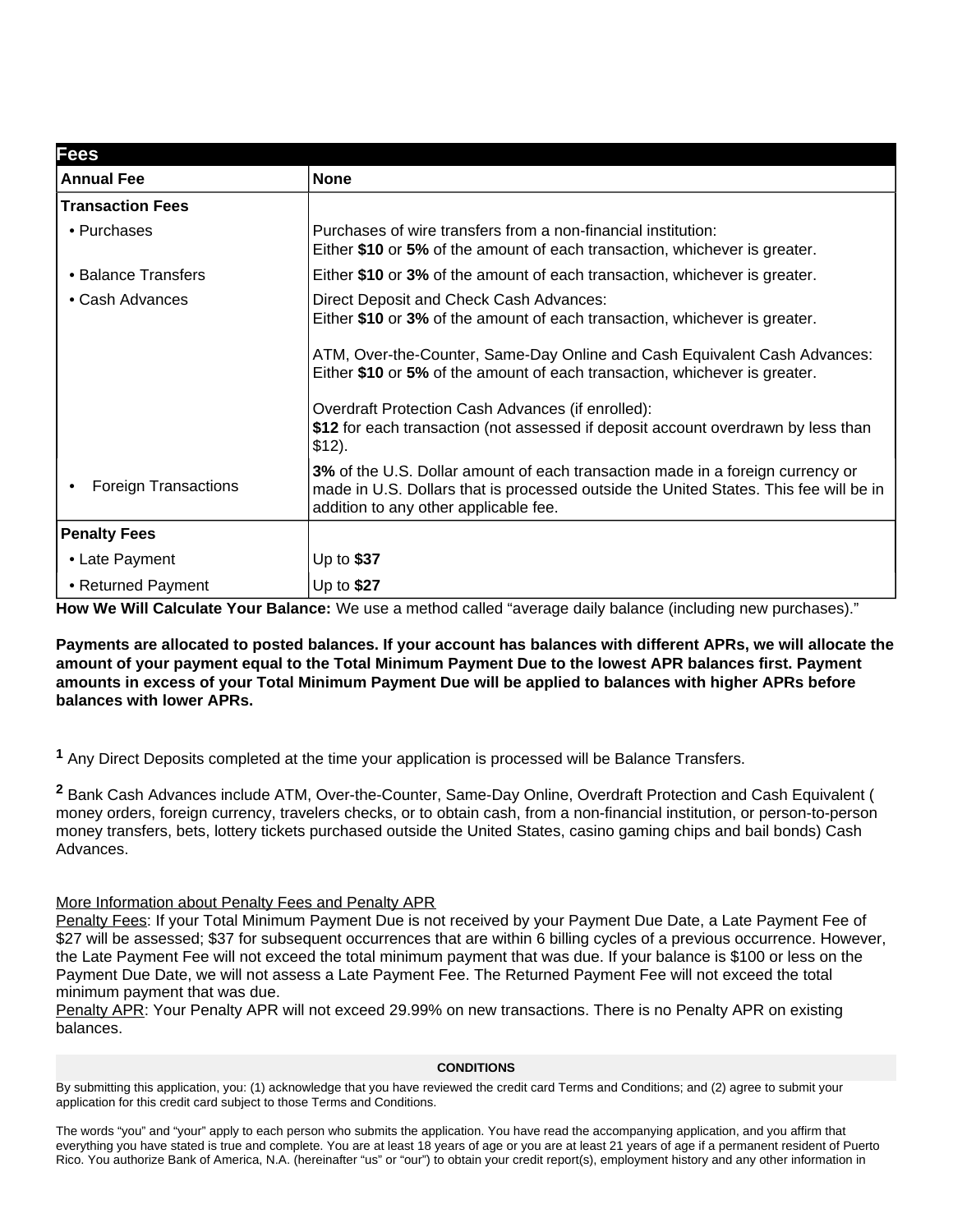order to approve or decline this application, service your account, and manage our relationship with you. You consent to our sharing of information about you and your account with the organization, if any, endorsing this credit card program. You authorize us to share with others, to the extent permitted by law, such information and our credit experience with you. In addition, you may as a customer later indicate a preference to exempt your account from some of the information-sharing with other companies ("opt-out"). If you accept or use an account, you do so subject to the terms of this application, the " Details of Rate, Fee and Other Cost Information" and the Credit Card Agreement, as it may be amended; you also agree to pay and/or to be held jointly and severally liable for all charges incurred under such terms. Any changes you make to the terms of this application will have no effect. You understand that if your application is approved with a credit line that is greater than or equal to \$5,000, you will receive a Visa Signature<sup>®</sup> account; if your credit line is less than \$5,000, you will receive a Platinum Plus® account. The benefits for Platinum Plus<sup>®</sup> accounts differ from Visa Signature<sup>®</sup> accounts. You also understand that the Annual Percentage Rate you receive will be determined based on your creditworthiness. You understand that only a portion of your Total Credit Line will be available for Bank Cash Advances. You also understand that if you have existing credit card accounts with Bank of America, we may utilize the available credit on the existing account(s) to approve your new credit card. You accept that on a periodic basis your account may be considered for automatic upgrade at our discretion. You consent to and authorize us, any of our affiliates, or our marketing associates to monitor and/or record any of your phone conversations with any of our representatives. You further consent to our use of automatic dialers, text, or prerecorded messages for servicing your account. If additional development is necessary based on the application information provided, we will make every attempt to contact you.

#### **FEATURES**

**BankAmericard Cash Rewards™ Program Information. How You Earn Cash Rewards:** Earn cash rewards when you use your card to make purchases, minus credits and adjustments ("Purchases"). The following transactions are not considered Purchases and will not earn cash rewards: Balance Transfers and Cash Advances (each as defined in your Credit Card Agreement), fees, interest charges, fraudulent transactions and certain other charges. **1% Base Cash Rewards:** Earn 1% cash back (equal to \$0.01) for every \$1 of Purchases charged to the card each billing cycle. **2% Bonus Category:** Earn a total of 2% cash back (equal to \$0.02, consisting of 1% bonus cash rewards and 1% base cash rewards) for every \$1 of Purchases made at eligible grocery store merchants and wholesale clubs, which include supermarkets, freezer/meat lockers, candy, nut or confection stores, dairy product stores, and bakeries. Excluded from this Bonus Category are superstores and smaller stores (like drugstores and convenience stores) that sell groceries and other products. **3% Bonus Category:** Earn a total of 3% cash back (equal to \$0.03, consisting of 2% bonus cash rewards and 1% base cash rewards) for every \$1 of Purchases made at eligible gas and fuel merchants, which include merchants whose primary line of business is the sale of automotive gasoline that can be purchased inside the service station or at the automated fuel pump and gasoline purchased at boat marinas, as well as fuel dealers whose primary line of business is the sale of heating oil, propane and other fuels, such as kerosene. Purchases made at merchants whose primary line of business is not the sale of automotive gasoline or fuel, like superstores, supermarkets and truck stops will not earn bonus cash rewards. **Bonus Category Cap:** Grocery store, Wholesale club and Gas Purchases earn bonus cash rewards on the first \$2,500 of combined Purchases made each calendar quarter. Once the \$2,500 quarterly limit is reached, you will earn base cash rewards of 1% for those purchases. **Bonus Category Processing:** Merchants are assigned a merchant category code (MCC) based on the merchant's primary line of business. We do not determine which MCC a merchant chooses to classify itself. We group similar MCCs into Bonus Categories to help you earn bonus rewards on Purchases made at specific merchants. Your Purchase may not qualify to receive the bonus earn rate if the merchant does not process transactions under the MCC that corresponds with the Bonus Category, or your purchase is processed through a third-party payment account, mobile/wireless card reader, digital wallet or similar technology where the technology does not support transmission of MCCs. For those Purchases, you will earn base cash rewards of 1%. Not all merchants accept all credit cards. *10% Customer Bonus:* Cash rewards redeemed into a Bank of America<sup>®</sup> checking or savings account or an eligible Merrill Lynch Cash Management Account<sup>®</sup> will receive a 10% customer bonus at the time of redemption (\$25 redeemed in cash rewards = \$27.50 deposit). The Customer Bonus is not earned on cash rewards redeemed for a statement credit or check. **Rewards Forfeiture:** Your account must be open and in good standing to earn and redeem cash rewards. You will lose your cash rewards if the account is closed for any reason. **Rewards Redemption:** When your cash rewards balance is \$25 or more, you can redeem your cash rewards for a statement credit, a check, or an electronic deposit into a Bank of America® checking or savings account, or a contribution to an eligible Merrill Lynch Cash Management Account®. Cash rewards shall be issued for a U.S. dollar sum and may be requested on demand, or by registering for automatic redemption. **Rewards Program Rules:** Program Rules containing additional details will be sent to you with your new account materials. Other significant terms apply. Program subject to change. For more information, visit bankofamerica.com.

**Bonus Cash Rewards Offer.** You will qualify for \$100 bonus cash rewards if you use your new credit card account to make any combination of Purchase transactions totaling at least \$500 (exclusive of any fees, returns and adjustments) that post to your account within 90 days of the account open date. Limit one (1) bonus cash rewards offer per new account. This one-time promotion is limited to new customers opening an account in response to this offer. Other advertised promotional bonus cash rewards offers can vary from this promotion and may not be substituted. Allow 8-12 weeks from qualifying for the bonus cash rewards to post to your rewards balance. The value of this reward may constitute taxable income to you. You may be issued an Internal Revenue Service Form 1099 (or other appropriate form) that reflects the value of such reward. Please consult your tax advisor, as neither we, nor our affiliates, provide tax advice.

**Mobile Banking.** Mobile Banking requires enrollment through the Mobile Banking app, Mobile website or Online Banking. Enrollment through the Mobile Banking app is not available on all devices. View the **Online Banking Service Agreement** for more information. Data connection required. Wireless carrier fees may apply.

**Alerts.** Alerts received as text messages on your mobile access device may incur a charge from your mobile access service provider. This feature is not available on the Mobile website. Wireless carrier fees may apply.

\$0 Liability Guarantee. The \$0 Liability Guarantee covers fraudulent transactions made by others using your account. To be covered, don't share personal or account information with anyone. Claims may only be filed by the accountholder against posted and settled transactions subject to dollar limits and verification, including providing requested information supporting fraudulent use claim.

**Text Banking.** Bank of America does not charge for Text Banking. However, your mobile service provider may charge for sending and receiving text messages on your mobile phone. Check with your service provider for details on specific fees and charges that may apply.

Card Benefits. Certain restrictions apply to each benefit. Platinum Plus<sup>®</sup> card benefits differ from Visa Signature<sup>®</sup> card benefits (i.e., coverage amounts vary and some benefits are not available). Details accompany new account materials.

**Overdraft Protection.** Overdraft transfers to your eligible Bank of America deposit account from your credit card account will be Bank Cash Advances under your Credit Card Agreement. Transfers will be subject to the terms of both your Credit Card Agreement and the account agreement(s) and disclosures governing your Bank of America deposit account. If you link your Bank of America deposit account to your credit card for Overdraft Protection, we will automatically transfer funds in multiples of \$100 from your credit card account to cover any overdraft on your deposit account, as long as the portion of credit available for cash on your credit card account is sufficient and you are not in default under your Credit Card Agreement. A fee of \$12 will apply for each transaction. The fee will not be assessed if your deposit account is overdrawn by a total amount less than \$12, after we finish